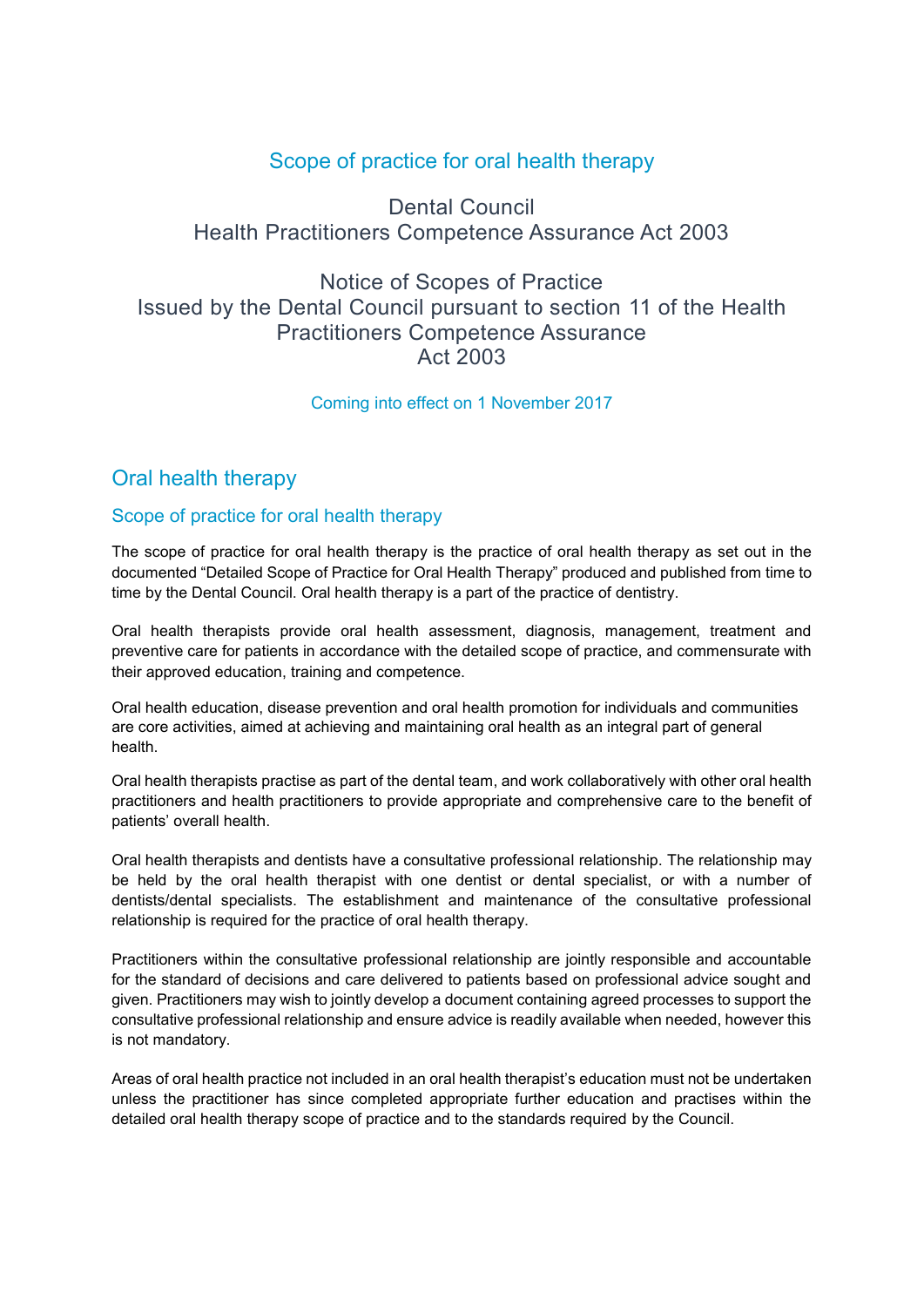#### Detailed scope of practice for oral health therapy

Practised commensurate with the oral health therapist's approved education, training and competence, oral health therapy involves:

- Obtaining and assessing medical and oral health histories
- Examining oral tissues and recognising abnormalities
- Taking and interpreting intra and extra-oral radiographs
- Taking intra and extra-oral photographs
- Diagnosing dental caries for patients up to age 18
- Diagnosing periodontal disease
- Preparing oral health care plans
- Consulting with other health practitioners as appropriate
- Referring as necessary to the appropriate practitioner/agency
- Obtaining informed consent
- Providing oral health education, information and counselling to patients
- Applying and dispensing non-prescription preventive agents
- Applying and dispensing prescription medicines and preventive agents
- Applying and dispensing topical agents for the treatment of tooth surface sensitivity and tooth discolouration
- Applying fissure sealants
- Administering topical local anaesthetic
- Administering local anaesthetic using dentoalveolar infiltration and inferior dental nerve block techniques
- Removing hard and soft deposits from all tooth surfaces
- Restorative activities for patients up to age 18:
	- o Preparing cavities and restoring primary and permanent teeth using direct placement of dental materials
	- o Extracting primary teeth
	- o Performing pulpotomies on primary teeth
	- o Preparing primary teeth for, and placing, stainless steel crowns
- Recontouring and polishing restorations
- Taking impressions, recording occlusal relationships, and making study models
- Constructing and fitting mouthguards and bleaching trays
- Performing postoperative procedures such as removal of sutures and placement and removal of periodontal dressings
- Promoting the oral health of communities by:
	- $\circ$  raising awareness of oral health and its effect on general health and well-being
	- $\circ$  designing and implementing oral health promotion projects, and evaluating their effectiveness, in response to the oral health needs of specific communities